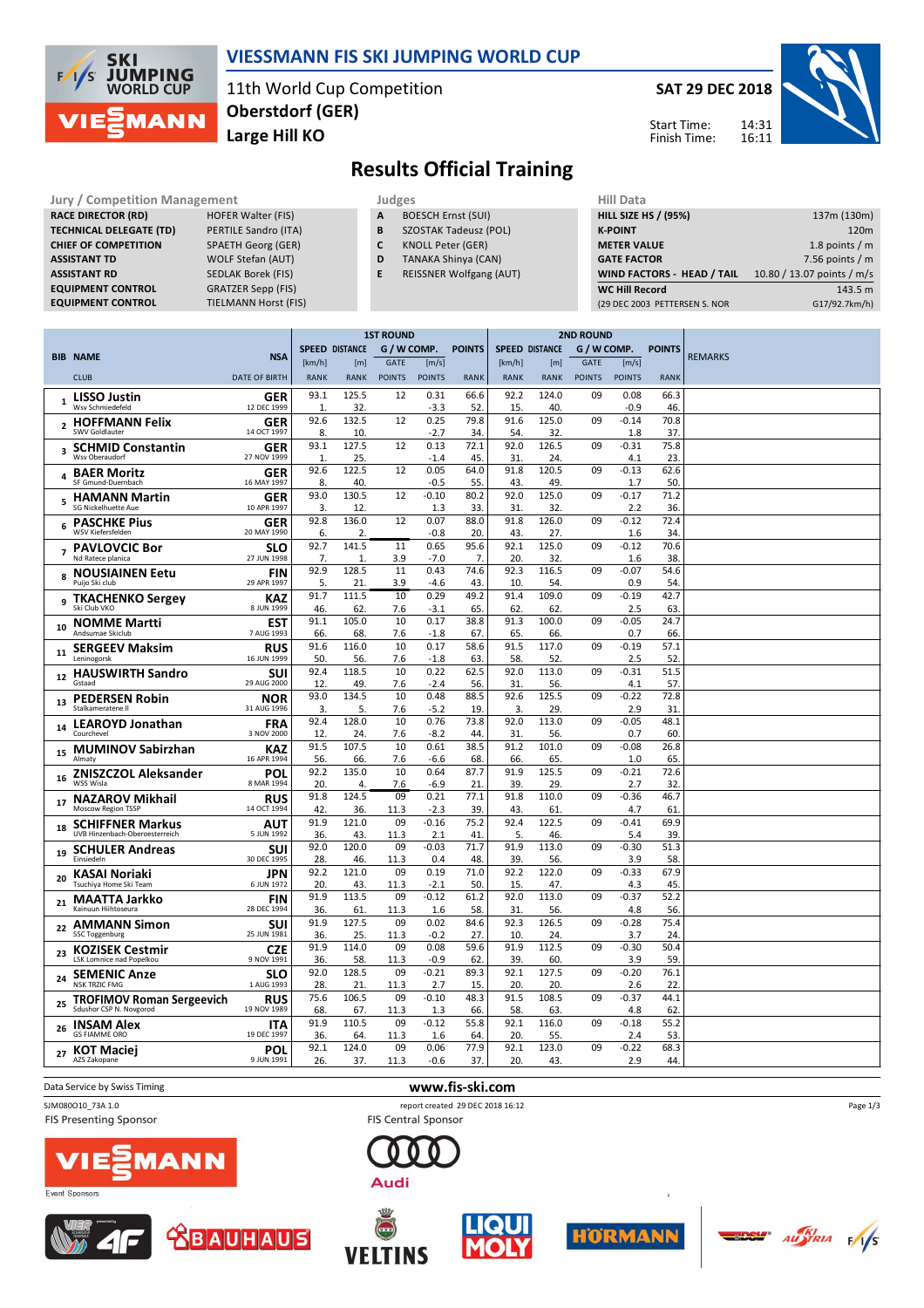

#### **VIESSMANN FIS SKI JUMPING WORLD CUP**

11th World Cup Competition **Large Hill KO Oberstdorf (GER)**

**SAT 29 DEC 2018**

Start Time: Finish Time:



# **Results Official Training**

|                                                                 |                           | <b>1ST ROUND</b>      |                       |                       |                        |               | <b>2ND ROUND</b>      |                    |                              |                        |                        |                |
|-----------------------------------------------------------------|---------------------------|-----------------------|-----------------------|-----------------------|------------------------|---------------|-----------------------|--------------------|------------------------------|------------------------|------------------------|----------------|
| <b>BIB NAME</b>                                                 | <b>NSA</b>                |                       | <b>SPEED DISTANCE</b> | G / W COMP.           |                        | <b>POINTS</b> | <b>SPEED DISTANCE</b> |                    | G / W COMP.                  |                        | <b>POINTS</b>          | <b>REMARKS</b> |
| <b>CLUB</b>                                                     | <b>DATE OF BIRTH</b>      | [km/h]<br><b>RANK</b> | [m]<br><b>RANK</b>    | GATE<br><b>POINTS</b> | [m/s]<br><b>POINTS</b> | <b>RANK</b>   | [km/h]<br><b>RANK</b> | [m]<br><b>RANK</b> | <b>GATE</b><br><b>POINTS</b> | [m/s]<br><b>POINTS</b> | <b>RANK</b>            |                |
| <b>ITO Daiki</b>                                                | <b>JPN</b>                | 92.0                  | 125.0                 | 09                    | 0.09                   | 79.3          |                       | <b>DNS</b>         |                              |                        |                        |                |
| 28<br>Megmilk Snow Brand Ski Team                               | 27 DEC 1985               | 28.<br>92.2           | 35.<br>117.0          | 11.3                  | $-1.0$                 | 35.           |                       |                    |                              |                        |                        |                |
| <b>BOYD-CLOWES Mackenzie</b><br>29<br>Altius Nordic Ski Club    | <b>CAN</b><br>13 JUL 1991 | 20.                   | 52.                   | 09<br>11.3            | $-0.03$<br>0.4         | 66.3<br>53.   | 92.2<br>15.           | 123.5<br>41        | 09                           | $-0.24$<br>3.1         | 69.4<br>40             |                |
| <b>FREUND Severin</b><br>30<br>WSV DJK Rastbuechl               | GER<br>11 MAY 1988        | 92.3<br>17            | 128.5<br>21.          | 09<br>11.3            | $-0.18$<br>2.4         | 89.0<br>18.   | 92.3<br>10.           | 123.5<br>41.       | 09                           | $-0.22$<br>2.9         | 69.2<br>42             |                |
| SATO Yukiya<br>31                                               | JPN                       | 91.8                  | 127.5                 | 09                    | $-0.15$                | 86.8          | 91.8                  | 124.5              | 09                           | $-0.37$                | 72.9                   |                |
| Megmilk Snow Brand Ski Team<br><b>HLAVA Lukas</b>               | 19 JUN 1995<br>CZE        | 42<br>91.4            | 25.<br>116.0          | 11.3<br>09            | 2.0<br>0.18            | 23.<br>62.2   | 43.<br>92.0           | 36.<br>117.5       | 09                           | 4.8<br>$-0.41$         | 30<br>60.9             |                |
| 32<br>TJ Dukla Liberec                                          | 10 SEP 1984               | 58.                   | 56.                   | 11.3                  | $-1.9$                 | 57.           | 31                    | 51                 |                              | 5.4                    | 51                     |                |
| <b>STJERNEN Andreas</b><br>33<br>Sprova IL                      | NOR<br>30 JUL 1988        | 92.6<br>8.            | 125.5<br>32.          | 09<br>11.3            | 0.00<br>0.0            | 81.2<br>31.   | 92.7<br>1.            | 130.0<br>13.       | 09                           | $-0.39$<br>5.1         | 83.1<br>9              |                |
| <b>PREVC Peter</b><br>34<br>SK Triglav Kranj                    | <b>SLO</b><br>20 SEP 1992 | 91.7<br>46.           | 117.0<br>52.          | 09<br>11.3            | $-0.22$<br>2.9         | 68.8<br>51    | 92.1<br>20.           | 102.0<br>64.       | 09                           | $-0.11$<br>1.4         | 29.0<br>64             |                |
| <b>ASCHENWALD Philipp</b><br>35                                 | AUT                       | 92.0                  | 114.0                 | 09                    | $-0.33$                | 64.8          | 92.2                  | 124.5              | 09                           | $-0.09$                | 69.3                   |                |
| SC Mayerhofen-Tirol<br><b>TANDE Daniel Andre</b>                | 12 NOV 1995<br>NOR        | 28.<br>92.4           | 58.<br>121.5          | 11.3<br>09            | 4.3<br>$-0.09$         | 54.<br>75.2   | 15.<br>92.3           | 36.<br>123.0       | 09                           | 1.2<br>0.05            | 41<br>64.9             |                |
| 36<br>Kongsberg If                                              | 24 JAN 1994               | 12                    | 42.                   | 11.3                  | 1.2                    | 41            | 10.                   | 43.                |                              | -0.5                   | 48                     |                |
| <b>BICKNER Kevin</b><br>37<br>Norge Ski Club                    | USA<br>23 SEP 1996        | 92.2<br>20.           | 133.5<br>7.           | 09<br>11.3            | $-0.02$<br>0.3         | 95.9<br>5.    | 92.1<br>20.           | 134.0<br>2.        | 09                           | 0.09<br>$-1.0$         | 84.2<br>8              |                |
| <b>HULA Stefan</b><br>38<br>KS Eve-nement Zakopane              | POL<br>29 SEP 1986        | 92.2<br>20.           | 126.5<br>30.          | 09<br>11.3            | 0.05<br>$-0.5$         | 82.5<br>28.   | 92.1<br>20.           | 128.0<br>16.       | 09                           | 0.07<br>-0.8           | 73.6<br>29             |                |
| <b>HAYBOECK Michael</b><br>39                                   | AUT                       | 92.6                  | 131.0                 | 09                    | 0.18                   | 89.2          | 92.7                  | 134.0              | 09                           | $-0.06$                | 86.0                   |                |
| UVB Hinzenbach-Oberoesterreich<br><b>DAMJAN Jernej</b>          | 5 MAR 1991<br><b>SLO</b>  | 8.<br>91.4            | 11<br>129.5           | 11.3<br>09            | $-1.9$<br>0.33         | 16.<br>84.8   | 1.<br>91.6            | 2.<br>130.5        | 09                           | 0.8<br>$-0.04$         | 6<br>79.4              |                |
| 40<br>SSK Sam Ihan                                              | 28 MAY 1983               | 58.                   | 16.                   | 11.3                  | $-3.6$                 | 26.           | 54.                   | 12.                |                              | 0.5                    | 17                     |                |
| <b>FREITAG Richard</b><br>41<br>SG Nickelhuette Aue             | GER<br>14 AUG 1991        | 92.3<br>17.           | 134.5<br>5.           | 09<br>11.3            | 0.14<br>$-1.5$         | 95.9<br>5.    | 92.1<br>20.           | 134.0<br>2.        | 09                           | 0.27<br>$-2.9$         | 82.3<br>11             |                |
| <b>SIEGEL David</b><br>42<br>SV Baiersbronn                     | <b>GER</b><br>28 AUG 1996 | 92.3<br>17.           | 136.0<br>2.           | 09<br>11.3            | 0.11<br>$-1.2$         | 98.9<br>3.    | 92.1<br>20.           | 133.0<br>5.        | 09                           | 0.24<br>$-2.6$         | 80.8<br>15             |                |
| <b>POLASEK Viktor</b><br>43                                     | <b>CZE</b>                | 91.4                  | 114.0                 | 09                    | $-0.03$                | 60.9          | 91.5                  | 124.5              | 09                           | 0.24                   | 65.5                   |                |
| Sk Nove mesto na morave<br><b>NAKAMURA Naoki</b>                | 18 JUL 1997<br>JPN        | 58.<br>91.3           | 58.<br>109.5          | 11.3<br>08            | 0.4<br>$-0.28$         | 60.<br>59.9   | 58.<br>91.8           | 36.<br>125.0       | 09                           | $-2.6$<br>0.00         | 47<br>69.0             |                |
| 44<br>Tokai Univ.                                               | 19 SEP 1996               | 64                    | 65                    | 15.1                  | 3.7                    | 61            | 43.                   | 32.                |                              | 0.0                    | 43                     |                |
| <b>FETTNER Manuel</b><br>45<br>SV Innsbruck-Bergisel-Tirol      | AUT<br>17 JUN 1985        | 91.6<br>50.           | 118.5<br>49.          | 08<br>15.1            | $-0.35$<br>4.6         | 77.0<br>40.   | 92.4<br>5.            | 127.0<br>21        | 09                           | $-0.19$<br>2.5         | 75.1<br>26             |                |
| <b>WOLNY Jakub</b><br>46<br>LKS Klimczok Bystra                 | POL<br>15 MAY 1995        | 91.4<br>58.           | 117.0<br>52.          | 08<br>15.1            | $-0.17$<br>2.2         | 71.9<br>46.   | 91.8<br>43.           | 119.5<br>50.       | 09                           | $-0.39$<br>5.1         | 64.2<br>49             |                |
| <b>PEIER Killian</b><br>47                                      | SUI                       | 91.5                  | 123.5                 | 08                    | $-0.04$                | 81.9          | 92.0                  | 129.0              | 09                           | $-0.26$                | 79.6                   |                |
| Vallee du Joux<br><b>GRANERUD Halvor Egner</b>                  | 28 MAR 1995<br>NOR        | 56.<br>92.0           | 38.<br>129.0          | 15.1<br>08            | 0.5<br>$-0.05$         | 29.<br>92.0   | 31<br>92.2            | 14<br>126.0        | 09                           | 3.4<br>$-0.14$         | 16<br>72.6             |                |
| 48<br>Asker Skiklubb                                            | 29 MAY 1996               | 28.                   | 18.                   | 15.1                  | 0.7                    | 14.           | 15.                   | 27.                |                              | 1.8                    | 32                     |                |
| <b>FANNEMEL Anders</b><br>49<br>Hornindal II                    | NOR<br>13 MAY 1991        | 92.0<br>28.           | 127.5<br>25.          | 08<br>15.1            | 0.10<br>$-1.1$         | 87.5<br>22.   | 92.4<br>5.            | 132.5<br>6.        | 09                           | $-0.14$<br>1.8         | 84.3<br>7 <sub>2</sub> |                |
| <b>KOBAYASHI Junshiro</b><br>50<br>Megmilk Snow Brand Ski Team  | JPN<br>11 JUN 1991        | 91.3<br>64            | 118.5<br>49.          | 08<br>15.1            | 0.06<br>$-0.6$         | 71.8<br>47.   | 91.7<br>51            | 117.0<br>52.       | 09                           | 0.06<br>-0.6           | 54.0<br>55             |                |
| ZOGRAFSKI Vladimir<br>51                                        | BUL                       | 91.0                  | 121.0                 | 08                    | $-0.34$                | 81.3          | 91.4                  | 128.0              | 09                           | 0.03                   | 74.1                   |                |
| <b>NSA</b><br><b>HUBER Daniel</b>                               | 14 JUL 1993<br>AUT        | 67<br>91.6            | 43.<br>119.5          | 15.1<br>08            | 4.4<br>$-0.23$         | 30.<br>77.2   | 62<br>91.8            | 16.<br>132.5       | 09                           | $-0.3$<br>0.10         | 27<br>81.4             |                |
| 52<br>SC Seekirchen-Salzburg                                    | 2 JAN 1993                | 50.                   | 47.                   | 15.1                  | 3.0                    | 38.           | 43.                   | 6.                 |                              | $-1.1$                 | 14<br>94.6             |                |
| <b>EISENBICHLER Markus</b><br>53<br><b>TSV Siegsdorf</b>        | GER<br>3 APR 1991         | 91.9<br>36.           | 130.0<br>14.          | 08<br>15.1            | $-0.28$<br>3.7         | 96.8<br>4.    | 92.4<br>5.            | 139.0<br>1.        | 09                           | $-0.03$<br>0.4         | $\mathbf{1}$           |                |
| <sub>54</sub> KOUDELKA Roman<br><b>LSK Lomnice nad Popelkou</b> | <b>CZE</b><br>9 JUL 1989  | 91.7<br>46.           | 125.5<br>32.          | 08<br>15.1            | $-0.10$<br>1.3         | 86.3<br>24.   | 91.6<br>54.           | 127.0<br>21.       | 08<br>3.8                    | $-0.17$<br>2.2         | 78.6<br>20.            |                |
| <b>AALTO Antti</b><br>55                                        | <b>FIN</b>                | 91.6                  | 116.5                 | 08                    | $-0.22$                | 71.7          | 91.7                  | 124.5              | 08                           | $-0.26$                | 75.3                   |                |
| Kiteen Urheilijat<br><b>KRAFT Stefan</b>                        | 2 APR 1995<br>AUT         | 50.<br>91.4           | 55.<br>122.0          | 15.1<br>08            | 2.9<br>$-0.17$         | 48.<br>80.9   | 51.<br>91.5           | 36.<br>122.0       | 3.8<br>08                    | 3.4<br>$-0.31$         | 25.<br>71.5            |                |
| 56<br>SV Schwarzach-Salzburg                                    | 13 MAY 1993               | 58.<br>91.8           | 41.                   | 15.1                  | 2.2                    | 32.<br>95.5   | 58.<br>91.9           | 47.<br>128.0       | 3.8                          | 4.1<br>$-0.25$         | 35.                    |                |
| 57 KUBACKI Dawid<br>TS Wisla Zakopane                           | POL<br>12 MAR 1990        | 42.                   | 129.5<br>16.          | 08<br>15.1            | $-0.25$<br>3.3         | 8.            | 39.                   | 16.                | 08<br>3.8                    | 3.3                    | 81.5<br>13             |                |
| <b>PREVC Domen</b><br>58<br>Sk Triglav krani                    | <b>SLO</b><br>4 JUN 1999  | 92.0<br>28.           | 119.5<br>47.          | 08<br>15.1            | $-0.39$<br>5.1         | 79.3<br>35.   | 92.1<br>20.           | 123.0<br>43.       | 08<br>3.8                    | $-0.35$<br>4.6         | 73.8<br>28.            |                |
| <b>ZAJC Timi</b><br>59                                          | <b>SLO</b>                | 91.6                  | 126.0                 | 08                    | $-0.25$                | 89.2          | 91.6                  | 126.5              | 08                           | $-0.30$                | 79.4                   |                |
| SSK Ljubno BTC                                                  | 26 APR 2000               | 50.                   | 31.                   | 15.1                  | 3.3                    | 16.           | 54.                   | 24.                | 3.8                          | 3.9                    | 17.                    |                |

Data Service by Swiss Timing **www.fis-ski.com**

SJM080O10\_73A 1.0 report created 29 DEC 2018 16:12<br>FIS Presenting Sponsor report created 29 DEC 2018 16:12 **FIS Presenting Sponsor** 









Audi







Page 2/3